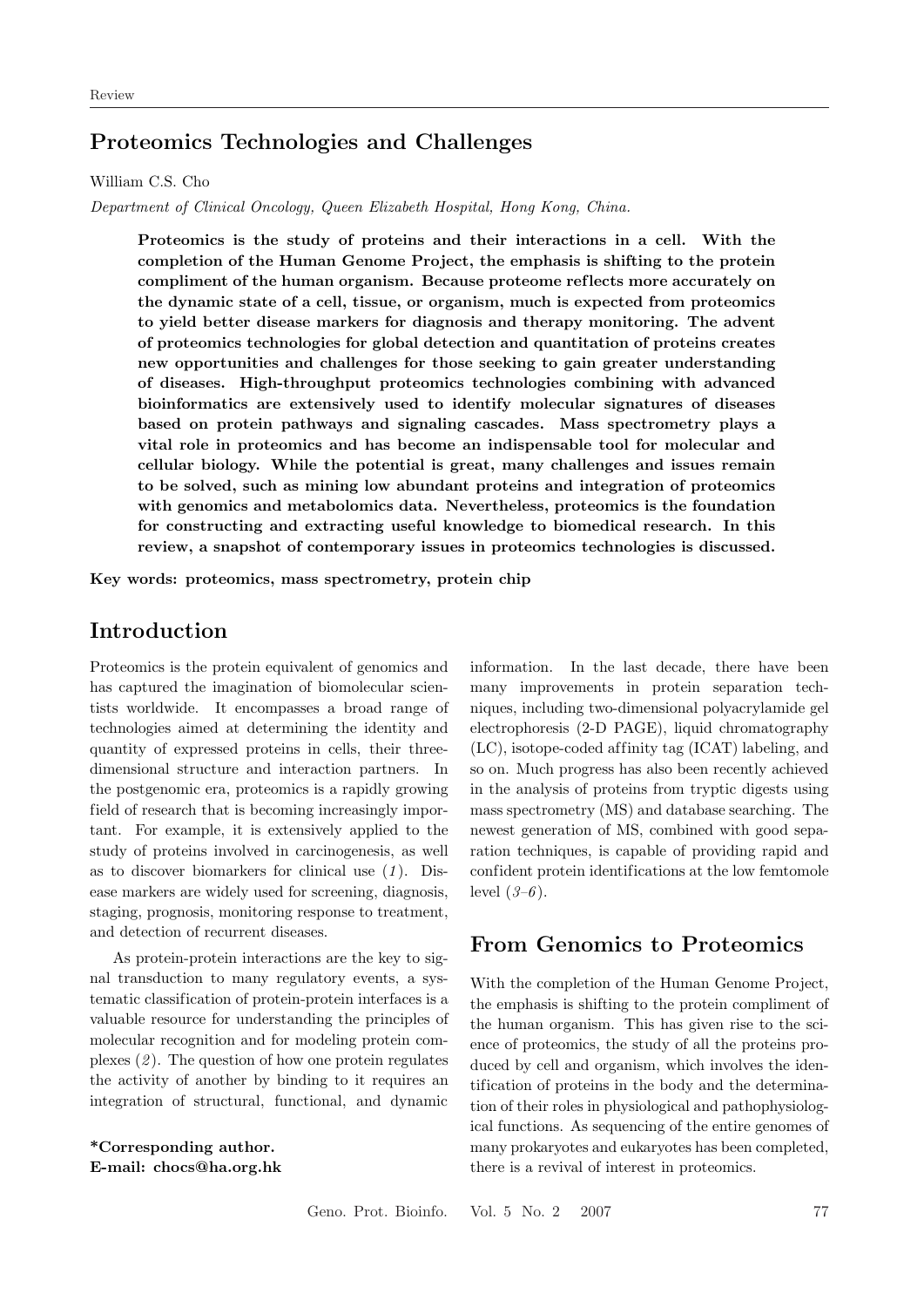The term "proteome" refers to all the proteins expressed by a genome. While a genome remains unchanged to a large extent, the proteins in any particular cell change dramatically as genes are turned on or off in response to the environment. Since it is proteins that are directly involved in both normal and disease-associated biochemical processes, a more complete understanding of disease may be gained by looking directly into the proteins within a diseased cell or tissue. As a reflection of the dynamic nature of the proteome, some researchers use the term "functional proteome" to describe all the proteins produced by a specific cell in a single time frame. Whilst humans are estimated to have 30,000 to 40,000 genes potentially encoding 40,000 different proteins, alternative RNA splicing and post-translational modification (PTM) may increase this number up to 2,000,000 proteins or protein fragments (*7* ). As a consequence, the proteome is far more complex than the genome.

Genomics has provided a vast amount of information linking gene activity with disease, but it does not predict PTM that most proteins undergo. Although DNA/RNA is easier to work with, there are limitations to the information that can be derived from DNA/RNA analysis. There are a number of reasons why gene sequence information and the pattern of gene activity in a cell do not provide a complete and accurate profile of a protein's abundance or its final structure and state of activity. After synthesis on ribosomes, proteins are cut to eliminate initiation, transit, and signal sequences, as well as simple chemical groups or complex molecules that are attached. The gene transcript can be spliced in different ways prior to translation into protein. Following translation, most proteins are chemically changed through PTM, mainly through the addition of carbohydrate and phosphate groups. Such modification plays a vital role in modulating the function of many proteins but is not directly coded by genes. The PTMs are numerous (more than 300 types have been documented), static, and dynamic, including phosphorylation, glycosylation, acetylation, deamidation, palmitoylation, sulfation, and so on. As a consequence, the information from a single gene can encode as many as 50 different protein species. Therefore, DNA sequence analysis does not predict the active form of a protein and RNA quantitation does not always reflect the corresponding protein levels. Multiple proteins can be obtained from each gene when PTM and mRNA splicing are taken into account. DNA/RNA analysis cannot predict the amount of a gene product, including the type and amount of PTM when a gene is translated, or the events involving multiple genes such as aging, stress responses, drug responses, and pathological transformations. Beyond the genomic level, it is clear to see why genomic information often does not provide an accurate profile of protein abundance, structure, and activity.

Actually, genomics and proteomics are complementary fields, with proteomics extending the functional analysis. It is believed that through genomics and proteomics, new disease markers and drug targets can be identified, which will ultimately help design products to prevent, diagnose, and treat diseases. The future of medicine and biotechnology will be impacted greatly by genomics and proteomics, but there is much needed to be done to realize the potential benefits.

# **Proteomics Technologies**

## **Two-dimensional polyacrylamide gel electrophoresis**

Over three decades, 2-D PAGE has proven to be a reliable and efficient method for separation of proteins based on mass and charge. It can achieve the separation of several thousand dif ferent proteins in one gel. High-resolution 2-D PAGE can resolve up to 10,000 protein spots per gel. Stains such as Coomassie blue, silver, SYPRO Ruby and Deep Purple can be employed to visualize the proteins (*8* ). The proteins are separated by charge (isoelectric point) in the first dimension and by mass in the second dimension. In isoelectric focusing, the proteins migrate in a pH gradient to the pH at which they have no net charge. The most common proteins are separated by isoelectric point in the horizontal direction and by size in the vertical direction.

Unfortunately, 2-D PAGE is a time-consuming and labor-intensive process. It implies some inherent limitations especially concerning hydrophobic and alkaline proteins, which are therefore often underrepresented in 2-D PAGE (*9* ). Besides, this technique has low dynamic range and gel-to-gel variability. As an improvement, fluorescence-based difference gel electrophoresis overcomes the problems associated with traditional 2-D PAGE and allows more accurate and sensitive quantitative proteomics studies. Nowadays, 2-D PAGE analysis is often coupled with the MS technology. The 2-D PAGE with immobilized pH gradi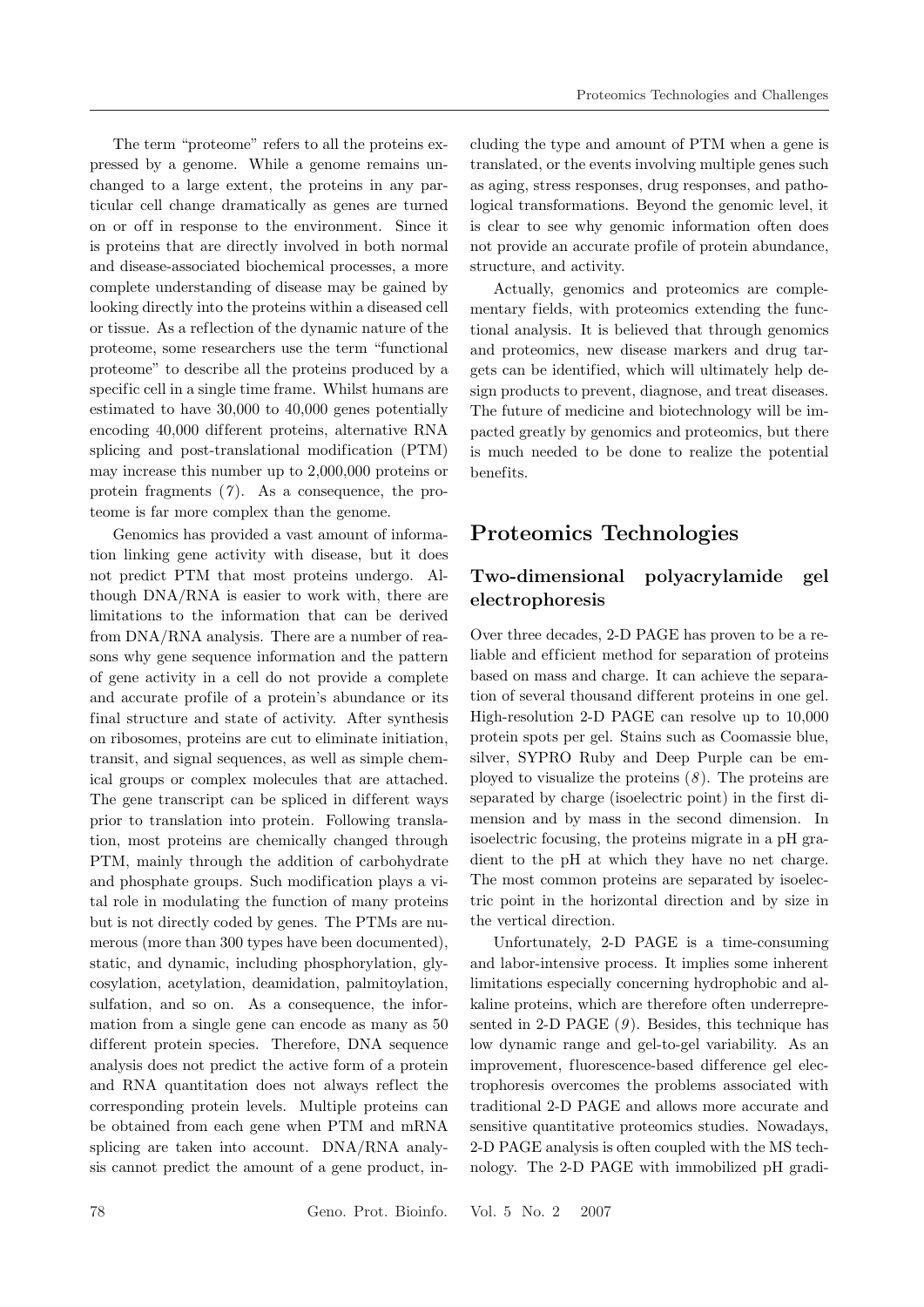ents, IPG-Dalt, has provided higher resolution, improved reproducibility, and higher loading capacity for preparative purposes with the intent of subsequent spot identification by MS.

## **Liquid chromatography**

LC is a method of separating compounds within a sample so that they can be identified and quantified. There are increasing applications in proteomics research due to its ability to analyze large, fragile biomolecules. With advancements in ionization methods and instrumentation, LC combined with MS has become a powerful technology for the characterization and identification of peptides and proteins in a complex mixture (*10* ). The bottom-up LC-MS approach to proteomics generally involves protease digestion followed by LC-MS with peptide mass fingerprinting or LC-MS/MS to derive sequence of individual peptides. Another significant improvement is the development of multidimensional protein identification technology, which separates peptides in 2-D LC. The separation can be interfaced directly with the ion source of a mass spectrometer (*11* ).

### **Isotope-coded affinity tag labeling**

Quantitative proteomics has recently emerged as a complementary technology to mRNA profiling with the ability to comprehensively characterize the structural and functional aspects of protein species. Because of the ionization variability for different peptides, the best internal standard for peptide quantitation is the same peptide labeled with stable isotopes. There are several protocols for the use of stable isotopes in proteomics, in which the ICAT labeling technique has received the most attention. The relative quantification is highly accurate because it is based on stable isotope dilution techniques (*12* ). One of the major advantages of the ICAT labeling strategy is that the labeling reaction is compatible with commonly used reagents for 2-D PAGE. However, the ICAT labeling technique has some limitations in that it requires cystein-containing proteins and it provides only relative quantitation. A more recent development of ICAT is isobaric tags for relative and absolute quantification (iTRAQ), in which a set of isobaric reagents allows for the identification and quantitation of up to four dif ferent samples simultaneously. The multiplexing capacity of iTRAQ provides additional statistical validation within a given experiment (13). Moreover, the technique offers more extensive proteome coverage and enhanced sensitivity, making the tracking of PTMs feasible. The isobaric nature of the gross tag requires that the quantitation occurs in MS/MS rather than in MS mode, simplifying the analysis, but necessitating higher performance instrumentation. Anyway, the ICAT labeling strategy has been adopted into a number of proteomics studies  $(14, 15)$ .

### **Mass spectrometry**

In order to exploit the protein profiles expressed under dif ferent physiological and pathophysiological conditions, protein analysis by MS is usually used as a powerful platform in proteomics. The technology is applied for mass determination and can be adapted for protein identification. A mass spectrometer separates proteins and other analytes according to their mass-to-charge  $(m/z)$  ratio. The molecule is ionized and the ion is propelled into a mass analyzer by an electric field that resolves each ion according to its  $m/z$  ratio (ionization of proteins allows them to be propelled towards the analyzer by virtue of charge repulsion). Then the detector passes the information to the computer for analysis. Frequently used ionization methods include electrospray ionization (ESI), matrix-assisted laser desorption/ionization (MALDI), and surface-enhanced laser desorption/ionization (SELDI), because they cause little or no fragmentation of the molecule during the ionization and desorption process (Figure 1).

#### *Electrospray ionization*

This technology involves the production of gaseous ions by application of a potential to a flowing liquid, resulting in the formation of a spray of small droplets with solvent-containing analyte. Solvent is removed from the droplet by heat or another form of energy such as collision with a gas, and multiply charged ions are formed. As the droplet size further decreases, they reach a point at which they become unstable and explode into even finer droplets. Finally, electrostatic repulsion is suf ficiently high to cause desorption of the analyte ions, which are then passed to the mass spectrometer. Ions generated by ESI usually bear multiple charges  $(M+nH)n^{+}$ . This can be mathematically transformed into a simple mass spectrum that reveals the molecular weights of the fragments. A quadrupole analyzer is frequently used with ESI. Only ions of a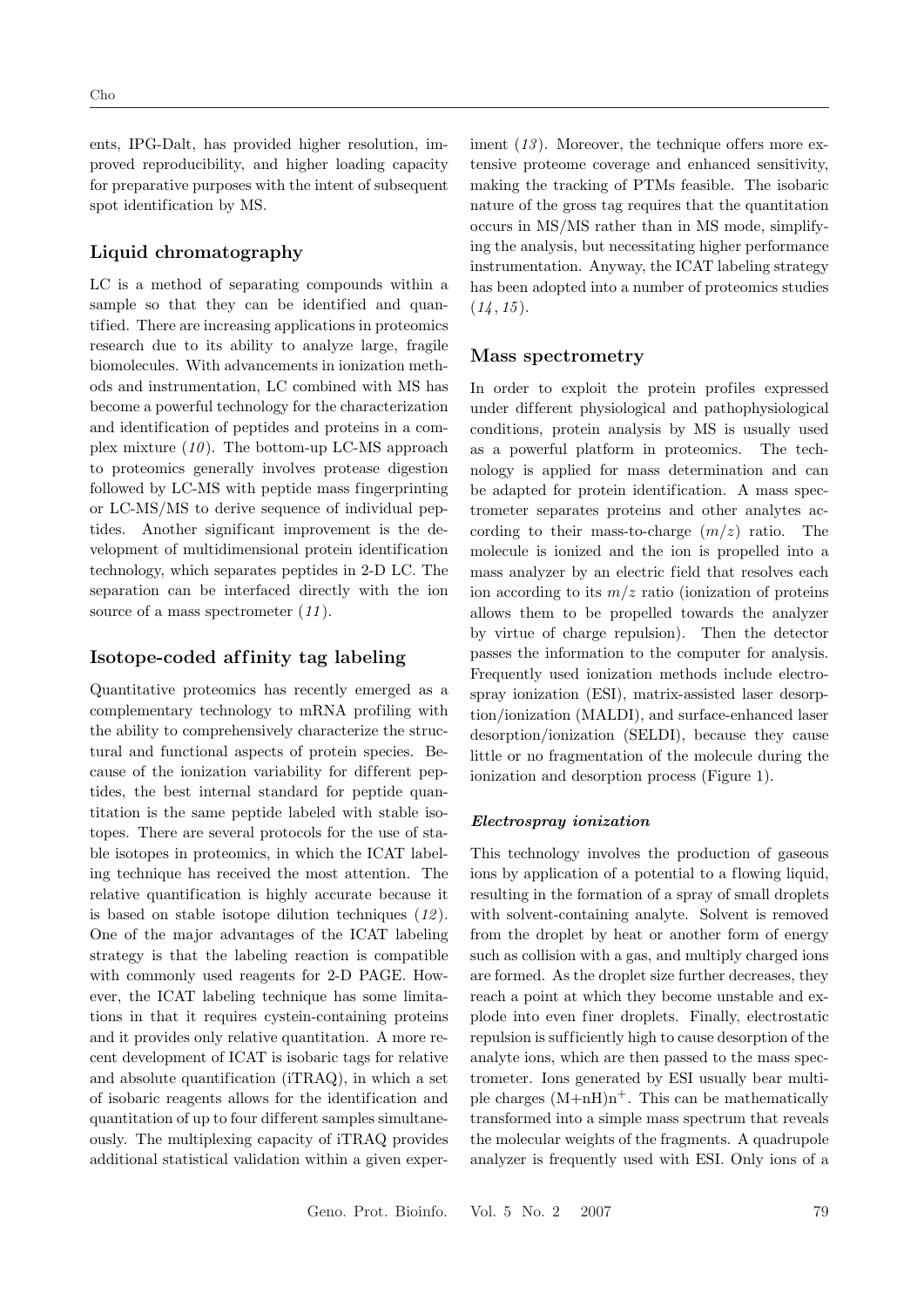

**Fig. 1** The workflow of proteomics technologies. 2-D PAGE: two-dimensional polyacrylamide gel electrophoresis; ESI: electrospray ionization; ICAT: isotope-coded affinity tag; iTRAQ: isobaric tags for relative and absolute quantification; LTQ: linear ion trap quadrupole; MALDI: matrix-assisted laser desorption/ionization; MudPIT: multidimensional protein identification technology; PTM: post-translational modification; SELDI: surface-enhanced laser desorption/ionization; TOF MS: time-of-flight mass spectrometry.

certain  $m/z$  will have the correct oscillation path that enables it to reach the detector in the presence of an electric field. One benefit of this method for analysis is that an LC column may be used as the source for the proteins entering the ESI mass spectrometer, which facilitates automation. A novel linear ion trap (LIT) mass spectrometer with MALDI and ESI ionization sources has been built in the MALDI-LIT-ESI configuration. The design features two independent ion source/ion optical channels connected to opposite ends of a single mass analyzer (*16* ).

### *Matrix-assisted laser desorption/ionization*

Ionization by MALDI involves a protein suspended or dissolved in a crystalline structure (the matrix)

of small, organic, and UV-absorbing molecules. The crystal absorbs energy at the same wavelength of the laser that is used to ionize the protein. The laser energy strikes the matrix to cause rapid excitation of the matrix, and then the matrix and analyte ions are subsequently passed into gaseous phase. The principal ion detected using threshold laser intensity for MALDI is  $(M+H^+)$ , although signals for multiply charged ions and oligomeric forms of the analyte may be seen, especially for large proteins. The ionized protein is accelerated by an electrostatic field and expelled into a flight tube. As it exits the flight tube, the mass analyzer is encountered. The analyzer is often a time-of-flight (TOF) analyzer. This is based on the principle that when accelerated by application of a constant voltage, the velocity with which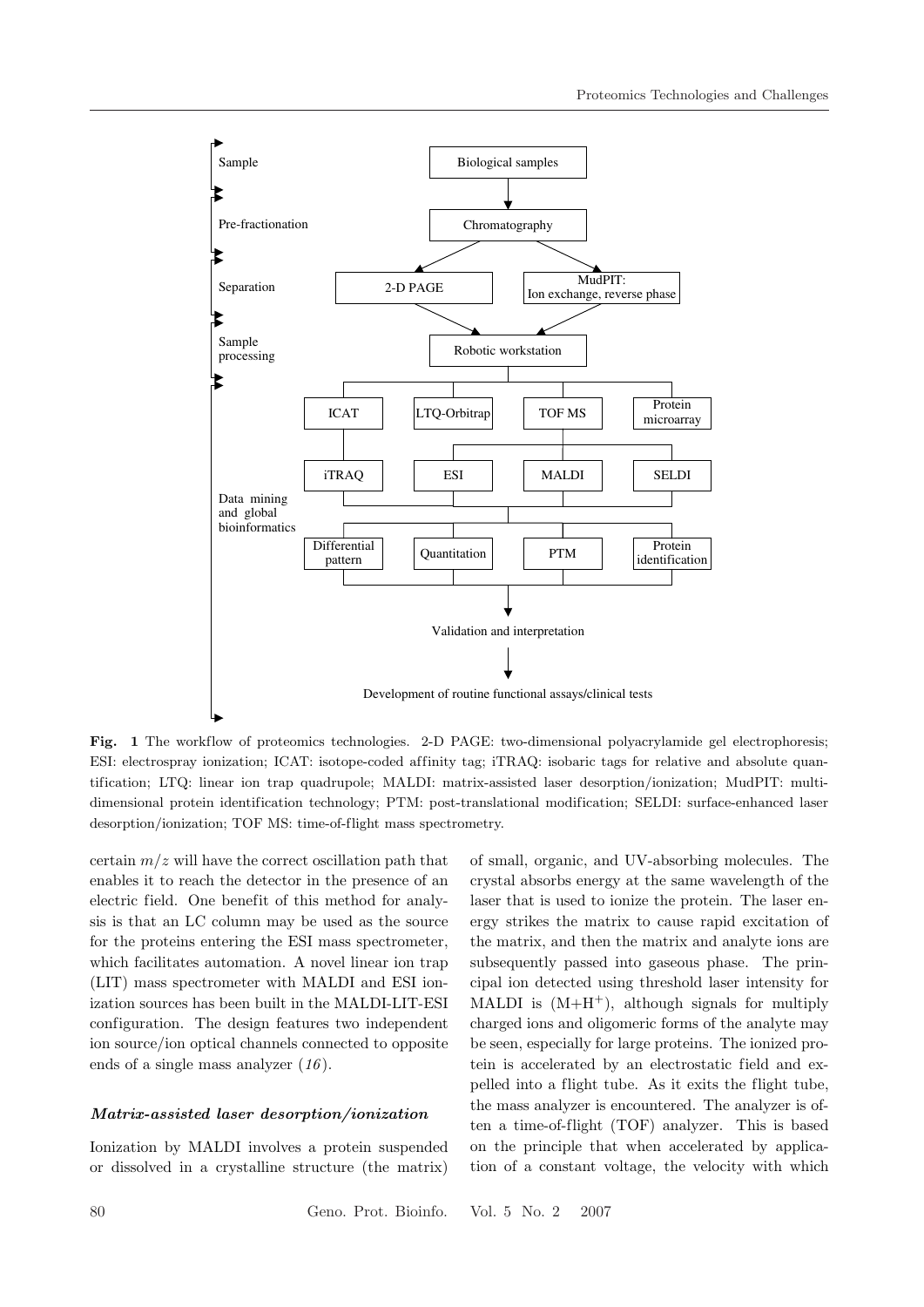an ion reaches the detector is determined by its mass. MALDI is able to analyze proteins down to femtomole quantities. It can tolerate small amounts of contaminants. The information obtained from MALDI analysis can be automatically submitted to a database search for further examination (*17* ). Currently, there is a development of direct analysis and MALDI imaging of formalin-fixed, paraffin-embedded (FFPE) tissue sections using the strategy based on *in situ* enzymatic digestion of the tissue section after paraffin removal. The investigators therefore pinpointed the exact locations of proteins in an FFPE sample and anticipated that adding protein profiles to histological data would help physicians with difficult diagnoses (*18* ).

#### *Surface-enhanced laser desorption/ionization*

SELDI is designed to perform mass spectrometric analysis of protein mixtures retained on chromatographic chip surfaces. Dif ferentially expressed proteins may be determined from these protein profiles by comparing peak intensity. It can be used for protein purification, expression profiling, or protein interaction profiling. With only one microliter of sample, a high resolution mass spectrum following a complete chromatographic separation can be performed. There are many types of substances bound to the protein arrays, including antibodies, receptors, ligands, nucleic acids, carbohydrates, or chromatographic surfaces (that is, cationic, anionic, hydrophobic, or hydrophilic). Some surfaces have broad specificity that bind the whole classes of proteins, while others are highly specific that only a few proteins from a complex sample are bound. After the capture step, the array is washed to reduce nonspecific binding. When subjected to short bursts of laser light, the retained proteins are uncoupled from the array surface and are analyzed by laser desorption/ionization TOF MS. Some protein arrays contain antibodies covalently immobilized onto the array surface that capture corresponding antigens from a complex mixture. Many analyses can be followed, for example, analysis of proteolytic digests of the proteins bound to the array can disclose the antigenic determinant, other proteins of interest can be immobilized on the array, bound receptors can reveal ligands, and binding domains for protein-protein interactions can be detected. The power of the technology is the integration of on-chip selective capture, relative or absolute quantitation, and partial characterization of proteins and peptides

from small samples, which allows rapid protein discovery and dif ferential expression analysis. However, a difficulty of SELDI is that proteins must often remain folded in the correct conformation during the preparation and incubation with the array for protein-protein interactions to occur (*19* ).

## *Linear ion trap quadrupole-Orbitrap mass spectrometry*

Linear ion trap quadrupole (LTQ)-Orbitrap MS couples an LIT mass spectrometer to an Orbitrap mass analyzer via a radio frequency-only trapping quadrupole with a curved axis. The latter injects pulsed ion beams into a rapidly changing electric field in the Orbitrap wherein they are trapped at high kinetic energies around an inner electrode. Image current detection is subsequently performed after a stable electrostatic field is achieved. Fourier transformation of the acquired transient allows wide mass range detection with high resolving power, mass accuracy, and dynamic range. The entire instrument operates in LC/MS mode (1 spectrum/s) with nominal mass resolving power of 60,000 and uses automatic gain control to provide high accuracy mass measurements, within 2 ppm using internal standards and within 5 ppm with external calibration. The maximum resolving power exceeds 100,000 full width at half maximum. Rapid, automated data-dependent capabilities enable real-time acquisition of up to 3 high mass accuracy MS/MS spectra per second (*20* ). LTQ-Orbitrap MS is often used as a powerful tool in top-down proteomics with its high performance for mass spectrometric protein characterization (*21* , *22* ).

#### *Protein identification*

MS can also be used to identify proteins. Proteolytic digestion of gel-separated proteins into peptides and mass analysis of the peptides provide a peptide mass fingerprint, which can be searched against theoretical fingerprints of sequences in the databases. Alternatively, the peptides can be sprayed into a tandem mass spectrometer that has the ability to resolve peptides, isolate one peptide, and dissociate it into amino or carboxy terminal containing fragments. Although it is more complex than the peptide mass approach, the sequence information is more specific for the identification of a protein than a list of peptide masses. The data can be used to search protein sequence and nucleotide databases. Protein identification using ESI-MS/MS can be fully automated. This in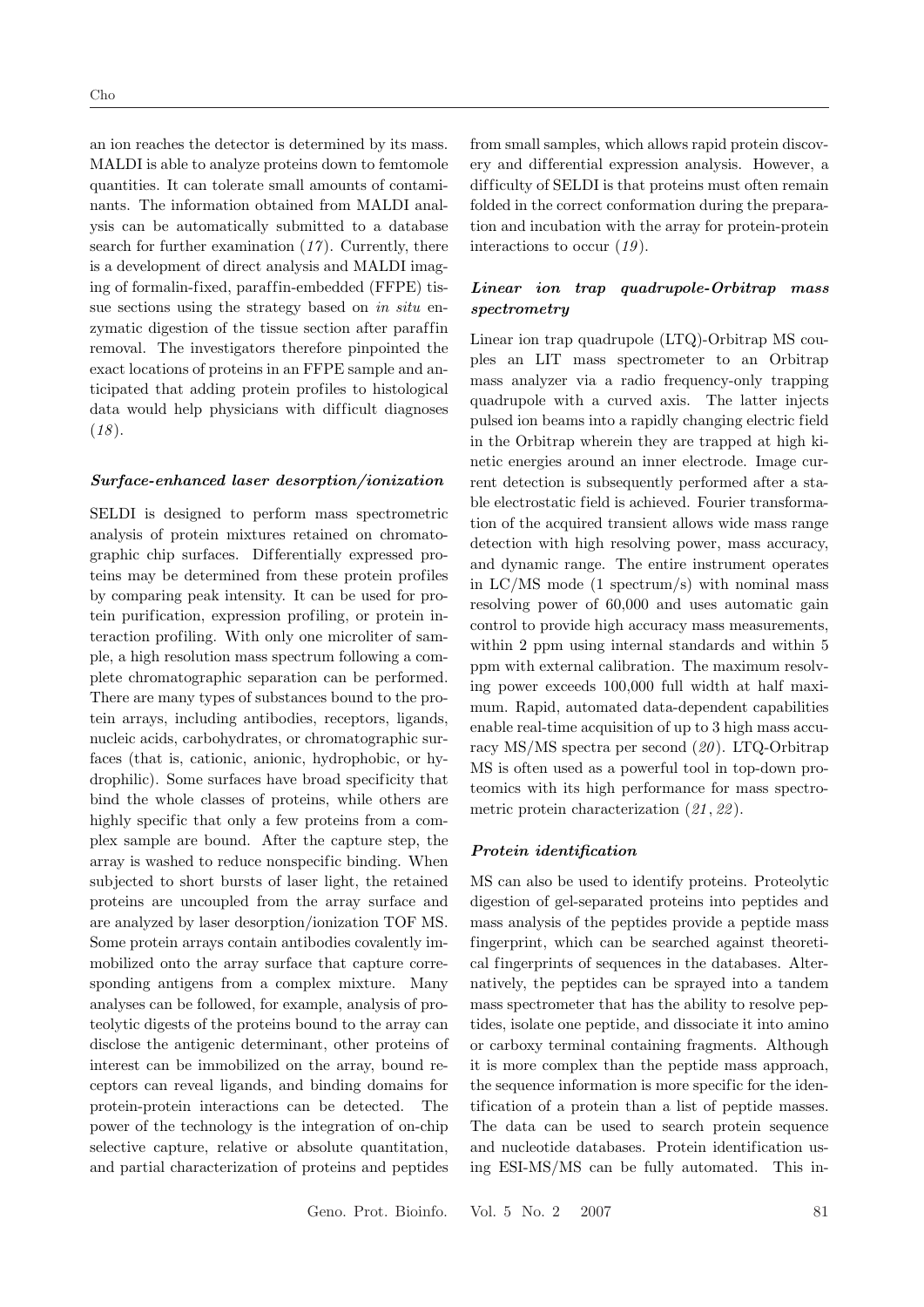volves using three quadrupole mass analyzers in series. Peptides resulting from chemical or enzymatic cleavage are separated by high performance LC and sent to the first analyzer. One peptide is chosen by the first quadrupole, passed to the second quadrupole where it is fragmented, and the fragmented ions are analyzed by the third quadrupole. The difference between neighboring ions in the product ion spectrum represents the amino acid at that position of the sequence and its mass can be determined by subtraction. The data may also be analyzed by application of algorithms and comparison with theoretical production spectra of proteins in the databases (*23* ). On the other hand, the shotgun proteomics strategy, based on digesting proteins into peptides and sequencing them using tandem MS, has become widely adopted (*24* ). There is also a new fast method for identification and characterization of proteolytic digests of proteins by monolithic LC coupled with MS. The advantages of the monolithic columns are a high-pressure stability and low back pressure, resulting in higher flow rates for capillary or nanosize columns simplifying the system handling. It is successfully applied for the detection of PTMs and the analysis of membrane proteins (*25* ).

## **Post-translational modif ication**

Proteomics has the significant advantage of being able to discern not only changes in expression levels but also in PTMs. Proteomics-based profiling uniquely allows delineation of global changes in expression patterns resulting from transcriptional and post-transcriptional control, PTMs, and shifts in proteins between cellular compartments (*26* ). Analysis of a protein for PTM such as phosphorylation or glycosylation is very important for understanding issues such as activity, stability, and turnover. Peptides that do not have the expected molecular mass are further analyzed. Post-translational regulation of proteins via protein phosphorylation is one of the major means of protein regulation. Phosphorylation is a very rapid and reversible method of changing the function of proteins (*27* ). Reversible protein phosphorylation is crucially involved in all aspects of cell physiology. The highly challenging task of revealing and characterizing the dynamic protein phosphorylation networks has only recently begun to become feasible. MS is especially useful for the analysis of expressed proteins with PTM, such as alkylation, glycosylation, and phosphorlylation, which may be the most impor-

tant regulatory proteins in a biological cell. To identify the specific sites of modification in the analysis of enzymatically digested protein, tandem MS with collision-induced dissociation of peptides inside MS can be used  $(28)$ . Immobilized metal affinity chromatography is most useful for phosphopeptide enrichment after methylation of the peptides in the complex protein digests. The subsequent tandem MS of the isolated phosphopeptides results in both the identification of phosphorylated proteins and the mapping of the *in vivo* phosphorylation sites (*29* ). Phosphoproteins can be revealed by comparing the map of a sample digested with a proteolytic enzyme to the same sample digested with the proteolytic enzyme and a phosphatase. Similarly, n-linked sugars can be detected by use of glycosylases. Antibodies recognizing phosphotyrosines or phosphoserines confirm the presence of phosphate groups. These phosphoantibodies can be employed to precipitate phosphorylated proteins before MS. In addition to MS, stains are also used to detect phosphoproteins in polyacrylamide gels (*30* ). Proteomics approaches have been used for a number of PTM studies. For example, Odhiambo *et al* have used MALDI-TOF MS and LC-MS/MS to identify oxidative PTMs of serum albumin in patients with idiopathic pulmonary arterial hypertension and pulmonary hypertension of sickle cell anemia (*31* ).

## **Phage display**

Another technique making an important contribution to proteomics is phage display. It involves the creation of peptide or protein libraries on viral surfaces that are screened for activity as a group. The peptides or proteins remain associated with their corresponding genes allowing identification. An alternative to phage display is cloning of ligand targets. It uses ligands, which are small peptide sequences that bind to larger domain units within proteins, to discover new domains and subsequently new proteins (*32* ). Phage display has been used extensively *in vitro* and in animal models to generate ligands and to identify disease-relevant targets. A series of patients have been reported to receive phage library for serial panning of disease targeting ligands (*33* ). For example, Geuijen *et al* have obtained a panel of myeloid cell binding single chain variable fragments by applying phage display selection on myeloid cell lines, followed by the identification of several antibody target molecules on malignant cells (*34* ).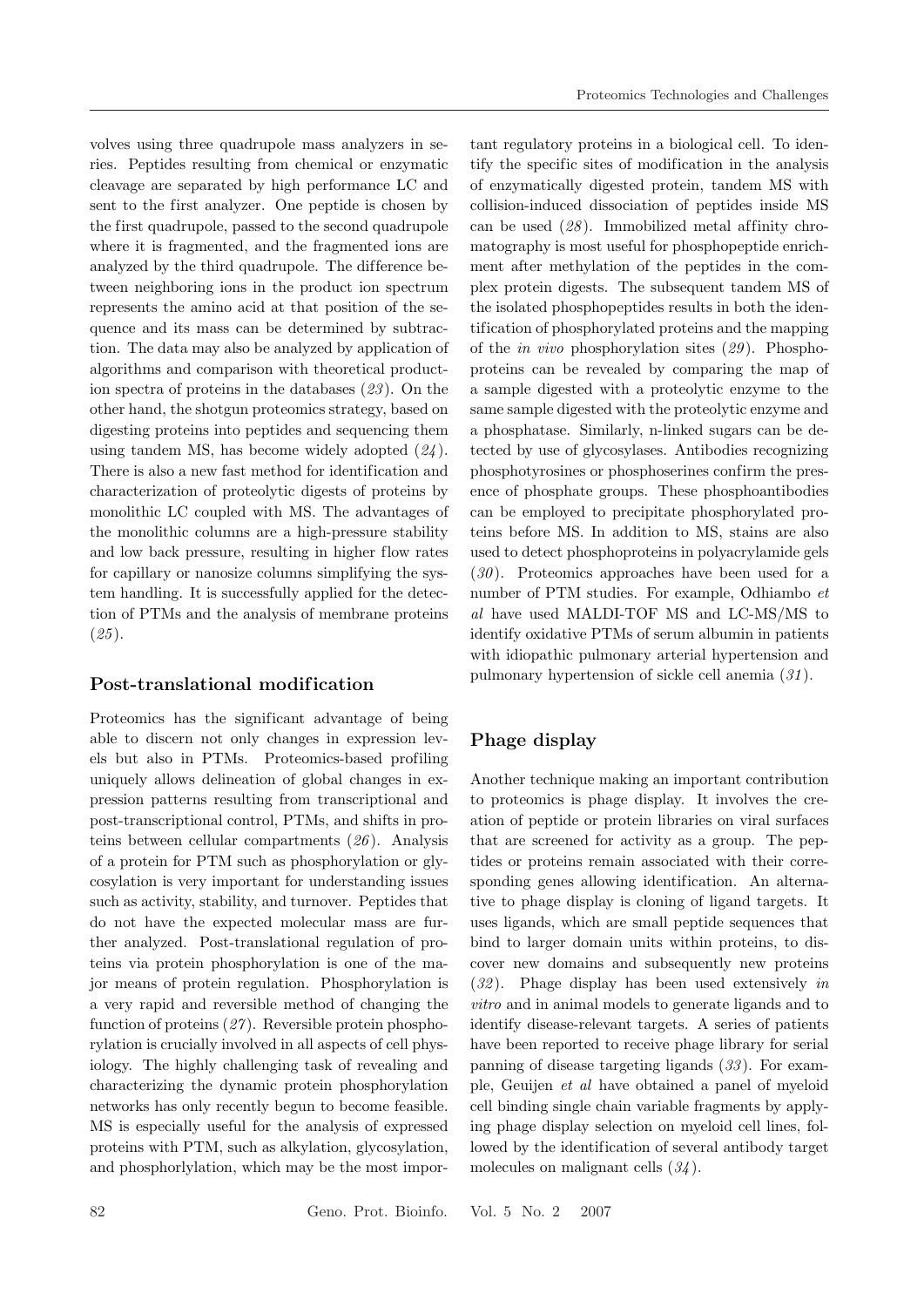## **Bioinformatics**

Bioinformatics is an integration of mathematical, statistical, and computational methods to analyze biological, biochemical, and biophysical data. Sophisticated bioinformatics tools are being developed to handle the vast quantity of data resulting from genomics and proteomics studies. Collections of proteomics databases for organisms contain biological information on proteins that assists with annotating and interpreting experimental results from proteomics studies. Databases of computationally derived protein structures are available to aid in the design of molecules capable of interacting with a protein of interest (*35* ). A wide range of research areas in bioinformatics, molecular biology, and medicinal chemistry require precise chemical structure information about molecules and reactions, such as drug design, ligand docking, metabolic network reconstruction, and systems biology. A database of metabolites called BioMeta that augments the existing pathway databases by explicitly assessing the validity, correctness, and completeness of chemical structure and reaction information has been recently presented (*36* ). Bioinformatics tools are essential for converting raw proteomics data into knowledge and subsequently into useful applications. A good example would be the development of methodology for predicting proteinprotein interactions by Shen *et al* based on sequence information (*37* ).

# **Challenges and Perspectives**

## **Challenges**

There are several difficulties in the study of proteins that are not inherent in the study of nucleic acids. Proteins are more difficult to work with than DNA and RNA. They have secondary and tertiary structure that must often be maintained during their analysis. Proteins can be denatured by the action of enzymes, heat, light, or by aggressive mixing as in beating egg whites. Some proteins are difficult to analyze due to their poor solubility.

On the other hand, proteins cannot be amplified like DNA, therefore less abundant species are more difficult to detect. Approximately half of the total protein content in plasma comes from albumin (∼55 mg/mL), and together with another 10 proteins, they make up 90% of the total content. Low abundant proteins such as cytokines are normally

present at 1–5 pg/mL. Each proteomics technology can only analyze proteins within 3–4 orders of magnitude, and mostly at the higher concentration end of the spectrum. The removal of high abundant proteins from plasma or serum is thus a prerequisite for conducting more detailed proteomics studies on low abundant proteins. However, many potentially important biomarkers may be lost in this process due to non-specific binding or the co-removal of proteins/peptides intrinsically bound to the high abundant carrier proteins. In particular albumin, removal has been shown to result in significant loss of cytokines (*38* ). Thulasiraman *et al* developed the new deep proteome approach via ligand library beads. The use of equalizer beads coupled with a combinatorial library of ligands has been shown to allow access of many low abundant proteins or polypeptides undetectable by classical analytical methods. The population of beads has such diversity that a binding partner should exist for most proteins in a sample. Each bead has an equivalent binding capacity. High abundant proteins saturate their binding partners and the excess proteins are washed away, whereas trace proteins are concentrated on their specific affinity ligands. This panoply of methods could of fer a strong step forward in "mining below the tip of the iceberg" for detecting the "unseen proteome" (*39* ).

To tackle with the sensitivity issue, Nettikadan *et al* constructed the ultramicroarrays, combining the advantages of microarray including multiplexing capabilities, higher throughput, and cost savings with the ability to screen very small sample volumes. These ultramicroarrays were found to have a high specificity and sensitivity with detection levels using purified proteins in the attomole range. This strategy enables the proteomics analysis of materials that are available in very limited quantities, such as those collected by laser capture microdissection, neonatal biopsy microspecimens, and forensic samples (*40* ).

Apparently, a number of technical obstacles remain before routine proteomics analysis can be achieved in the clinic. However, the standardization of methodologies and dissemination of proteomics data into publicly available databases is starting to overcome these hurdles. The cost is also a precluding factor for the widespread use of proteomics in clinical laboratory. Most proteomics technologies use complex instrumentation, critical computing power, and expensive consumables. Another major challenge will be the integration of proteomics with genomics and metabolomics data, as well as their functional inter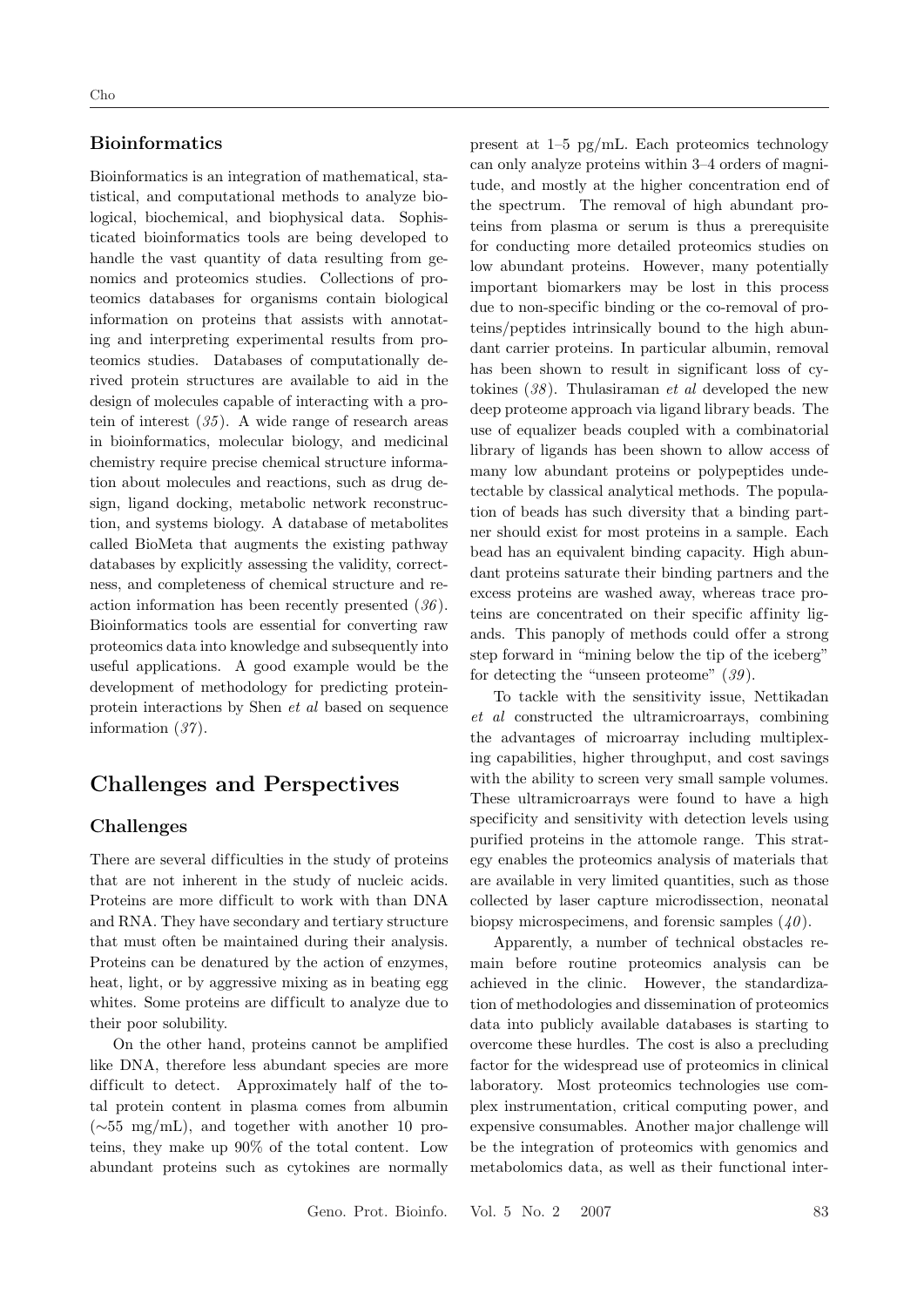pretation in conjunction with clinical results and epidemiology (*41* ).

### **Perspectives**

With the availability of DNA microarray analysis permitting the expression of thousands of genes to be monitored simultaneously, it may be asked why proteomics is so important. The importance of the proteome cannot be overstated as it is the proteins within the cell that provide structure, produce energy, as well as allow communication, movement, and reproduction. Basically, proteins provide structural and functional framework for cellular life. Genetic information is static while the protein complement of a cell is dynamic.

Differential proteomics is a scientific discipline that detects the proteins associated with a disease by means of their altered levels of expression between the control and disease states. It enables correlations to be drawn between the range of proteins produced by a cell or tissue and the initiation or progression of a disease state. Proteomics research permits the discovery of new protein markers for diagnostic purposes and the study of novel molecular targets for drug discovery. The protein markers identified have a broad range of potential applications. They may be used for clinical diagnostic or prognostic purposes. Biomarkers may also be used to help devising an optimal therapeutic treatment plan for different patient subsets and to monitor the effect of treatment. In this way, protein markers may be used to accelerate the speed and efficacy of clinical trials. If further biochemical research reveals that proteins have a causal role in disease pathology, they may have the utility as molecular targets for therapeutic intervention in the disease.

Proteomics has much promise in novel drug discovery via the analysis of clinically relevant molecular events. New types of proteomics technologies combined with advanced bioinformatics are currently being used to identify molecular signatures of diseases based on protein pathways and signaling cascades. Applying their findings will improve our understanding of the roles of individual proteins or the entire cellular pathways in the initiation and development of disease. It is envisaged that analyzing the cellular circuitry of ongoing molecular networks will become a powerful clinical tool in individualized patient management (*42* ).

The abundance of information provided by pro-

teomics research is entirely complementary with the genetic information being generated by genomics research. Proteomics makes a key contribution to the development of functional genomics. The combination of genomics and proteomics will play a major role in biomedical research, and it will have a significant impact on the development of diagnostic and therapeutic products in the future.

# **References**

- 1. Cho, W.C. 2007. Contribution of oncoproteomics to cancer biomarker discovery. *Mol. Cancer* 6: 25.
- 2. Kim, W.K., *et al*. 2006. The many faces of proteinprotein interactions: a compendium of interface geometry. *PLoS Comput. Biol.* 2: e124.
- 3. McCormack, A.L., *et al*. 1997. Direct analysis and identification of proteins in mixtures by LC/MS/MS and database searching at the low-femtomole level. *Anal. Chem.* 69: 767-776.
- 4. Bogan, M.J. and Agnes, G.R. 2004. Wall-less sample preparation of microm-sized sample spots for femtomole detection limits of proteins from liquid based UV-MALDI matrices. *J. Am. Soc. Mass Spectrom.* 15: 486-495.
- 5. Cho, W.C. and Cheng, C.H. 2007. Oncoproteomics: current trends and future perspectives. *Expert Rev. Proteomics* 4: 401-410.
- 6. Cho, W.C. 2007. Application of proteomics in Chinese medicine research. *Am. J. Chin. Med.* In press.
- 7. Kosak, S.T. and Groudine, M. 2004. Gene order and dynamic domains. *Science* 306: 644-647.
- 8. Lauber, W.M., *et al*. 2001. Mass spectrometry compatibility of two-dimensional gel protein stains. *Electrophoresis* 22: 906-918.
- 9. Nilsson, C.L., *et al*. 2000. Identification of protein vaccine candidates from *Helicobacter pylori* using a preparative two-dimensional electrophoretic procedure and mass spectrometry. *Anal. Chem.* 72: 2148-2153.
- 10. Chen, G., *et al*. 2007. Applications of LC/MS in structure identifications of small molecules and proteins in drug discovery. *J. Mass Spectrom.* 42: 279-287.
- 11. Florens, L. and Washburn, M.P. 2006. Proteomic analysis by multidimensional protein identification technology. *Methods Mol. Biol.* 328: 159-175.
- 12. Gygi, S.P., *et al*. 1999. Quantitative analysis of complex protein mixtures using isotope-coded affinity tags. *Nat. Biotechnol.* 17: 994-999.
- 13. Zieske, L.R. 2006. A perspective on the use of iTRAQ reagent technology for protein complex and profiling studies. *J. Exp. Bot.* 57: 1501-1508.
- 14. Dean, R.A. and Overall, C.M. 2007. Proteomics discovery of metalloproteinase substrates in the cellular context by iTRAQ labeling reveals a diverse MMP-2

84 Geno. Prot. Bioinfo. Vol. 5 No. 2 2007